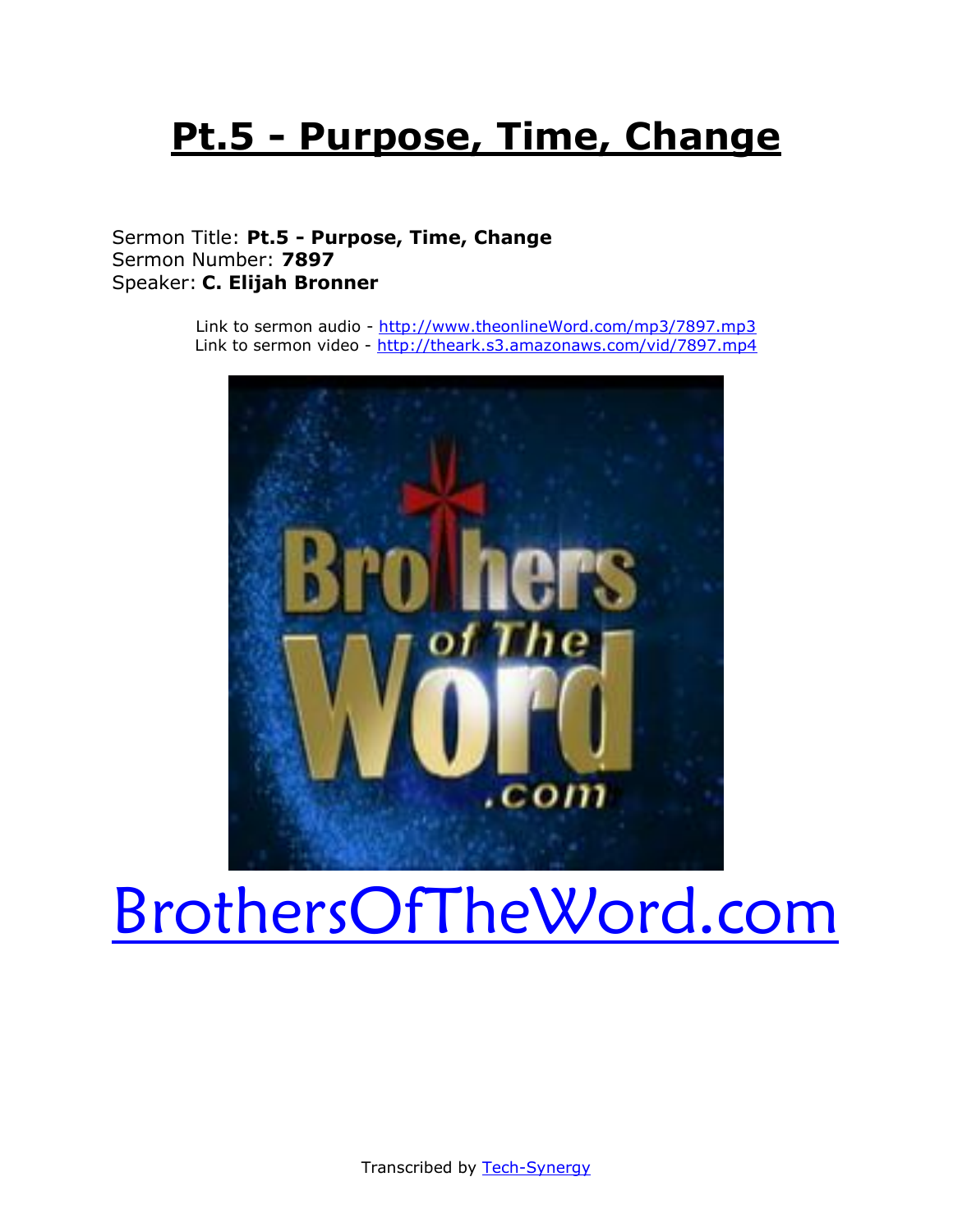- C. Elijah Bronner: God loves you the way you are, but He loves you too much to leave you that way.
- Female: You are listening to brothersoftheword.com. This is part five of the series titled, "Purpose, Time, Change," by C. Elijah Bronner. This message is number 7897.

(Music Playing: 00:00:14 - 00:00:26)

And now for, "Purpose, Time, Change" part five.

C. Elijah Bronner: Thank you for joining Brothers of the Word, because brother, you need the Word. We welcome all of you joining us by television and those of you joining us online at BrothersOfTheWord.com or social media. Welcome to today's service. Always wonderful, delight and joy to have you to join us.

> I would like to share just a little humor. A mother asked her little son Johnny as they wait for the bus to tell the bus driver that he's four years old when asked so that he can ride for free. And as they get into the bus, the driver asked Johnny how old he was, "I am four years old." "And when will you be six years old?" asked the bus driver, "When I get off the bus," answers Johnny.

> We've been having fun. We've been sharing on Purpose, Time, and Change. This is part five and we're really on to that third portion Change and we're actually doing part three of Change. Part three of Change.

> We leaked out some scriptures. We leaked out scriptures over in Second Corinthians 3:18 that says, "But we all with open face beholding as in a glass or mirror of the Glory of the Lord are changed into the same image from Glory to Glory even as by the Spirit of the Lord."

> So, we're changed by God's Word. We're changed by His Glory. We are changed by His presence. And so, our lives are meant to change for the better to improve and so, we're to have positive change in life. Jesus, He helped people facilitate change in their lives. Everyone He dealt with, He improved their lives and changed their lives for the better.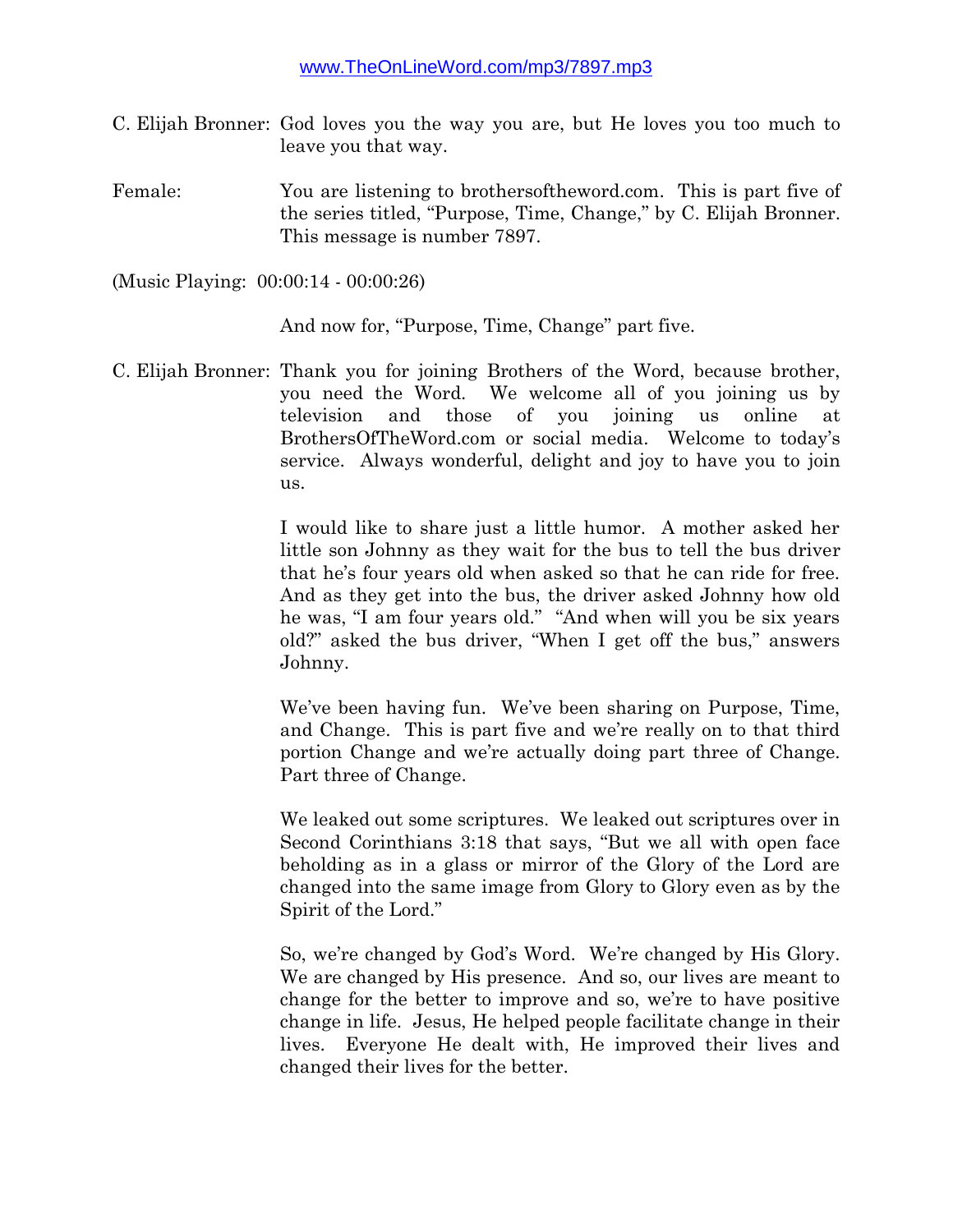Zacchaeus came down out of a tree and Jesus changed his life. Zacchaeus changed his behavior, he changed his whole approach to life after his encounter with Jesus, and that's what Jesus did. Jesus calls people's lives to be changed, then to be transformed. So, our lives are changed and transformed for the better. We have that opportunity to change our lives for the better, to make positive improvement, positive change in our lives. Aren't you just grateful for the opportunity to know that we are able to change and that change is rewarding in our lives, and that change is personal to us, we need to change. So, yeah, I need to change. I need to change, I need to change.

And so, God loves you the way you are, but He loves you too much to leave you that way. And so, He's always helping us, He's always facilitating change in our lives.

And so, I could start giving you some tips to improve your life this year. We said that you're never to good to get better. So, no matter how good you are, you're never too good to get better. So, I started giving you seven tips to change your life this year. Seven ways to improve your life this year. And we'll start with number one, read your Bible and pray daily and throughout the day. Pray daily and throughout the day, read your Bible, that'll change your life. That'll improve your live. That improves your life.

And number two, we talked about reading more. Reading more. We talked about what reading does for the mind and how it expands your thinking and just enlarges your capacity in your life. So, we talked about reading more.

And then number three, we talked about adopting good health habits like exercising, deli-ing, and eating a good diet and getting proper sleep. Those three major pillars. And so, we talked a little bit about adopting good health habits.

And then number four, where we're going to begin today, number four is, help others, help others. You actually improve when you have an unselfish attitude toward others. We say it before that if you want to bring hope to the world, hope to the world, help one person every day.

00:05:06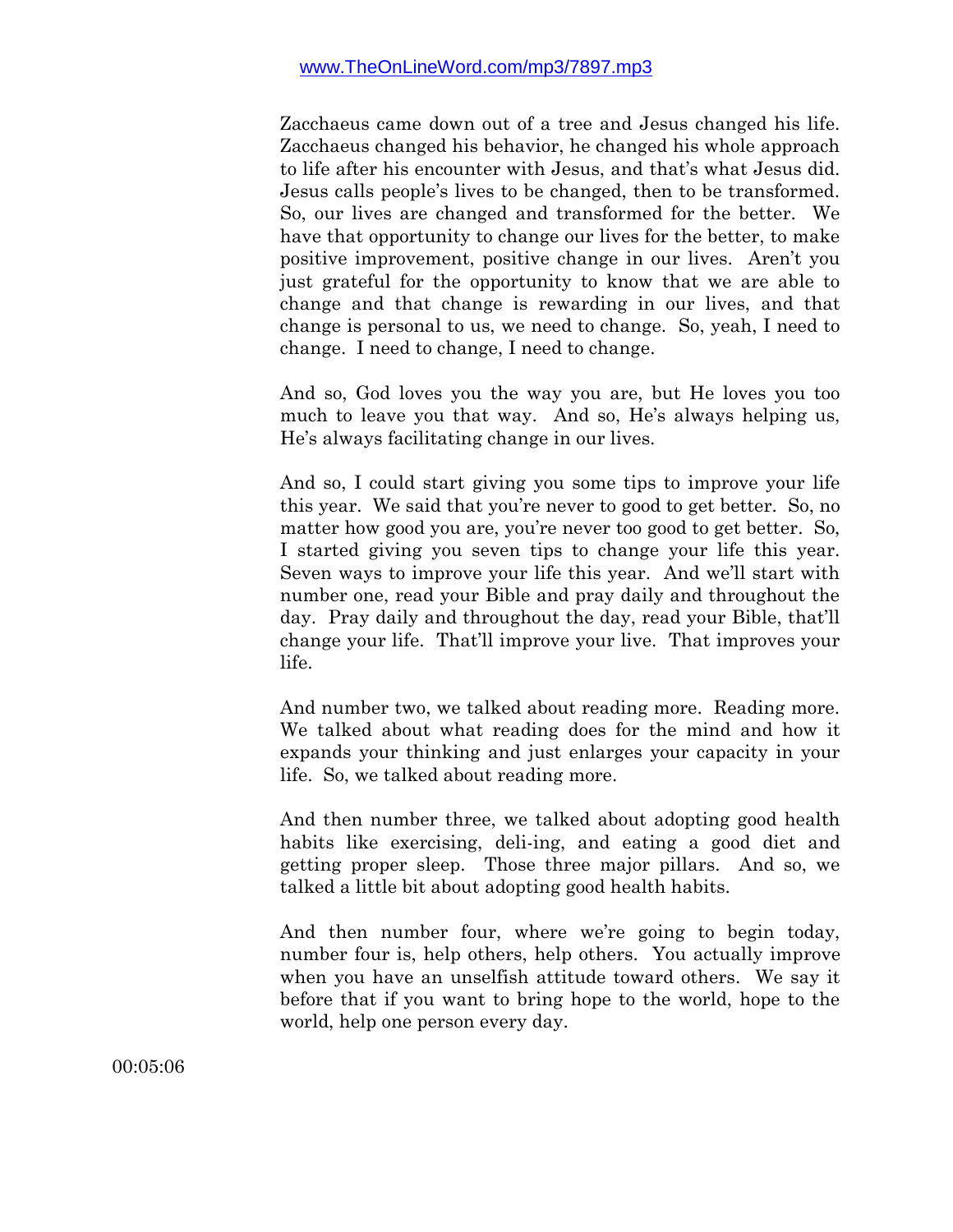Hope to the world. If you want to bring hope to the world, help one person every day. Say this with me, "I am unselfish and I see to help and assist others. I am interested in helping others win." Tom Ziglar said, he said," The greatest blessing in life is to help someone else be, do, or have more." So, greatest blessing in life when you help someone else be, do or have more. William Penn said, he said, "I expect to pass through this life but once if therefore, there be any kindness I can show or any good thing I can do to any fellow being, let me do it now and not defer or neglect it as I shall not pass this way again. We travel through life one time, and as you travel through life, you want to do as much good for others as you can." I like that. Albert Schweitzer said, he says, "Do something for somebody everyday for which you do not get paid. Do something for someone everyday for which you do not get paid." So, help others, help others. That's a tip to improve your life this year.

Number five, the fifth tip to help improve your life this year is to tithe. Is to tithe the first 10% of your income to save money, to spend less. That will improve your life. That will improve your life. So, if you've never had the opportunity or if you've never made the decision to tithe, try tithing, try tithing. I mean, tithe put God first in your finances and then set a portion of your income away for your savings and then try to spend less, and that'll improve your life. This is a simple tip to improve your life. Put God first in your finances, save some money, spend less, and you'll begin to have and grow your money. You begin to have more financial freedom, you'll feel better and so, it improves your life. Saving is actually -- the Bible talks about it over in the book of Proverbs 21:20 it says this, it says, "There is treasure to be desired and oil in the dwelling of the wise, but a foolish man spendeth it up." The amplified translation says it this way, "There is precious treasure and oil in the house of the wise who prepare for the future, but a short sighted and foolish man swallows it up and waste it." So, the Bible teaches the principle of saving, preparing for the future, and so save some money, spend less, put God first in your finances, and that'll improve your life, that'll improve your life.

Number sixth way to improve your life this year is to build relationships. Build relationships. Build relationships. You know, be thoughtful in your relationships, be thoughtful, be caring, be kind, serve one another, be helpful, be considerate, be useful, be happy and fun, be present, listen. Psychologists say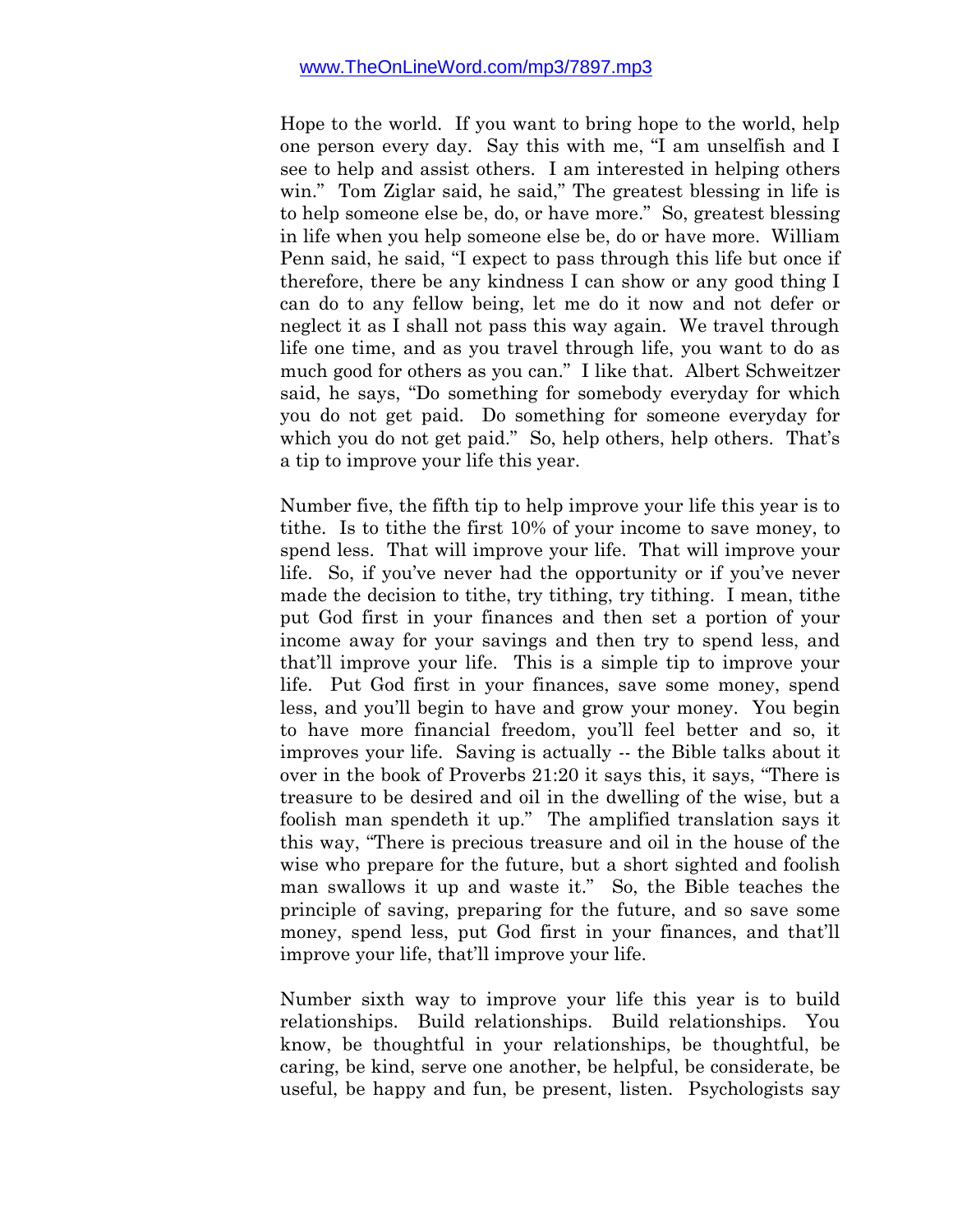that whenever we're with someone, or whenever we are doing something, we spend about 47% of our time thinking about something else other than what we're doing at the moment. So, when you are with somebody, psychologists are saying, basically, half the time, your mind is on something else. So, we're not present, we're not present. So, as you build relationships, be fully present, not half present. So, we are half present whenever we are with someone. Half present half the time. So, half the time you're with somebody, you are half there. You hare half there. So, be fully present.

I like something from Brian Biro. He said, "Whenever you want to give something to someone you're in a relationship with," he said, "Use the ESPN method. ESPN method." Anybody watch ESPN? Nobody? Well, the E stands for energy and effort. So, whenever you're giving to some one that you're in a relationship with, use energy and effort. The S is surprise. Surprise them. Surprise them. The P is what we just talked about, be present. Be fully present. Be fully present. And the N is Now. Do it now, do it now.

00:10:06

So, if you want to do for someone that you're in a relationship with, use the ESPN method. Energy and effort, surprise them, be fully present and do it now. Do it now.

And so, love people, enjoy your spouse, your family, give them a hug, let them know how much you love them, treat them extra special. That's just a simple tip to improve your life. And also, as a part of relationships, you want also build relationships with people who inspire you to be better. People who inspire you to be better. You want to be around people that bring out the best in you. People that build you and add value to you. People that want you to succeed. People who influence you to improve. People that calls you to have greater confidence. People that make you a better person. So, you want to seek out those type of relationships to be with people that make you better.

Proverbs 13:20 says, "He that walketh with wise men shall be wise, but a companion of fools shall be destroyed." So, change is about association. Change is about association.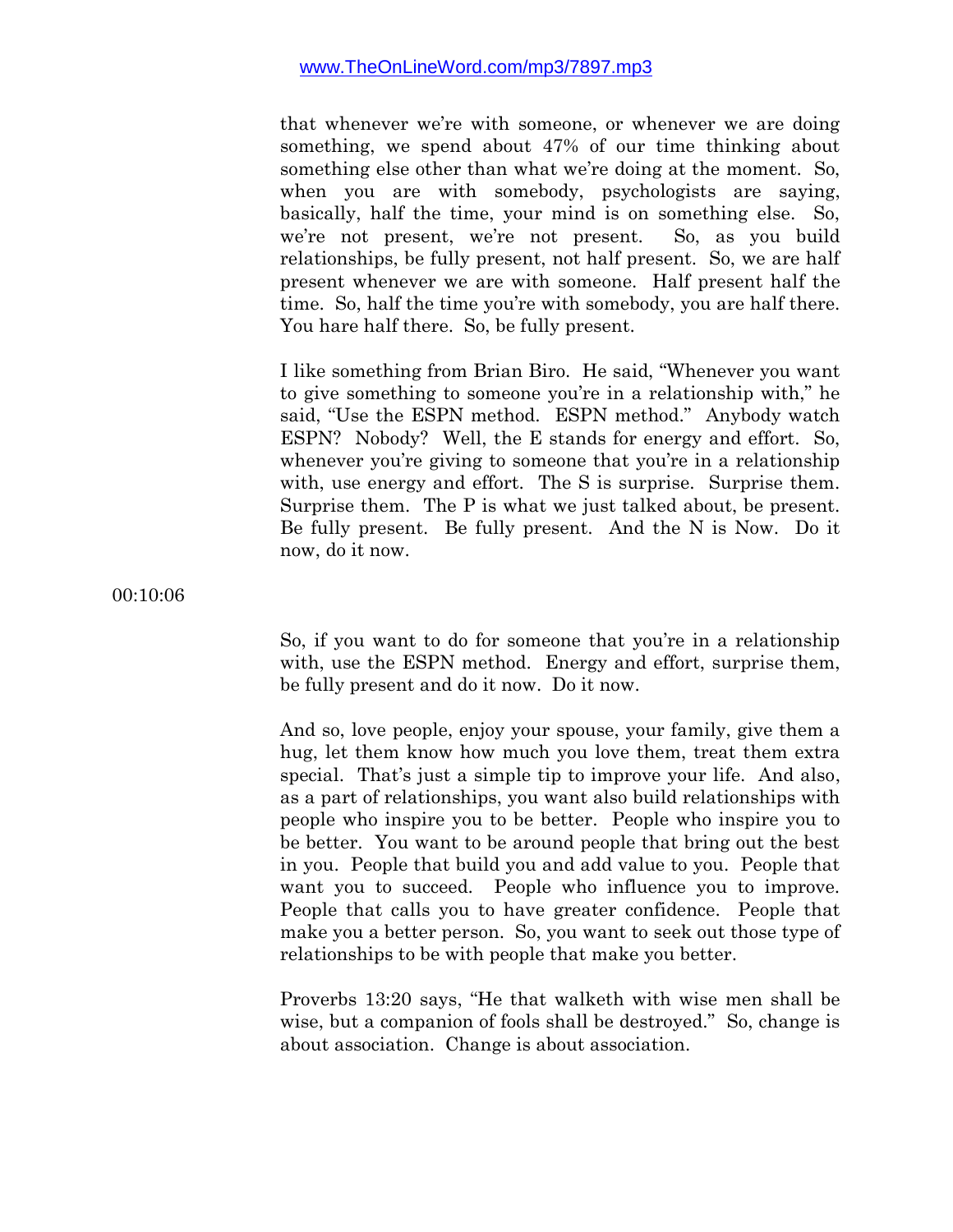Like something that Bishop Dale says, Bishop Dale says, he says, "To change your life, change your HAT. Your habits, your associations, your thoughts. You change your habits, you change your associations, you change your thoughts, you change your life." Change is about association.

And then, number seven, a tip to improve your life this year, so set goals, set goals for yourself, set goals for yourself. And you should set goals for yourself, you should set goals for what you want to do for others, and you should set goals for what you want to do for God's Kingdom. You should set goals for what you want to do for God's Kingdom. Have you ever had a goal of how many people you want to invite to church this year? Have you ever thought about that? When was the last time you invited someone to church? When was the last time you invited someone to church? Well, that's a good goal to have. How many people do you want to invite to church this year? How many people you want to bring to church this year? How many people do you want to share Christ with this year?

So, you should have goals for God's Kingdom, you should have goals for God's Kingdom. You should have goals for things that you want to do for others and then you should have goals for your personal life, goals for your personal life. So, I think you should have goals in those three areas, goals for yourself, goals for helping others and goals for the Kingdom of God. Goals help us to achieve more, you achieve more when you set goals. Goals always stretch you, goals keep us motivated, goals give us focus, goals help us to pry our ties, goals give us direction, goals give us purpose, goals give us purpose. So, my question to you is, what are your goals for this year? What are you working on this year? What are you working on this year?

And then, here's the eighth tip to change your life for this year, it's attitude, attitude, attitude. Our attitude shape who we are and how we live our lives. Great attitudes perceive great opportunities. And so, we should be positive, we should be cheerful, we should be optimistic, we should be grateful, we should be thankful.

I heard a story about a man by the name of John Kralik. He actually wrote a book about gratitude and it's called 365 Thank Yous. And he was sort of in a period of his life where nothing was going right. His marriage was failing, he had a poor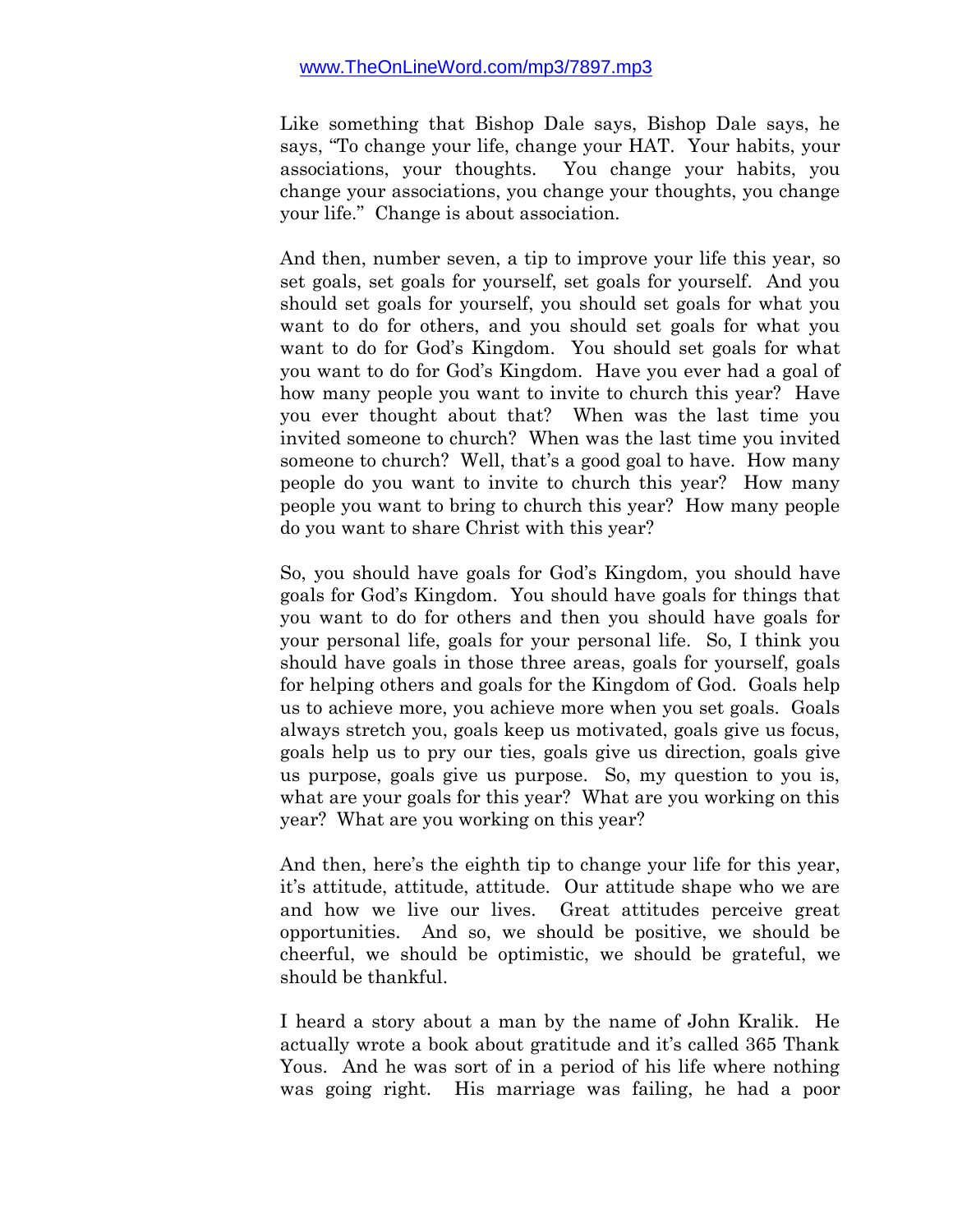relationship with his kids, his business was failing, he was out of shape, overweight. So, everything was just going haywire in his life and he got the idea one day someone had sent him a thank you note for a Christmas gift and the note made him feel so good that he decided that maybe for this year, he would write a thank you note every day of the year to someone who had done something for him in his life and he would do it with the entire year. And he said, "You know, maybe this will help make life bearable if I do this." Well, he took it on and he began sending out thank you notes to teachers, or coaches, or business associates, co-workers, you know, people that waited on him in a restaurant or helped him at a hotel or at a grocery store, friends, high school classmates, just -- he said, although his walk of life, a throughout the walks of life, he began to just think about people who had helped him and he sent them a thank you note.

00:15:02

So, he sent out one every day, that was his goal, to send out one thank you card a day for 365 days and he was doing it just to make life bearable. Come to find out, he was in the middle of doing all of this, his life began to change drastically. His finances change, his relationship came together, his kids came back, everything turned around, and he got in shape, his whole life turned around and made a complete turn for the better simply because he began to be grateful and appreciate and have the spirit of gratitude and it completely changed his life. So, he wrote a book about it, 365 Thank Yous and how it changed his life. Changed his life. And it was really miraculous. Gratitude is a magnet for miracles. Gratitude is a magnet for miracles.

And so, we should have a great attitude. This attitude of being grateful and cheerful and optimistic, positive and we don't want an attitude of complaining or talking negatively about people, and don't even talk negatively about yourself. You should you know you can hear you, don't even speak negatively about yourself. Don't talk doubt or fear, unbelief, sickness, disease, death, poverty, no, don't talk any of those things. Be positive, be cheerful, be optimistic, be grateful, that'll change your life. That's the way to improve your life. That's the way to improve your life. Praise God.

Well, those are eight tips to improve your life. I just wanted to share that as we were talking about changing our lives for the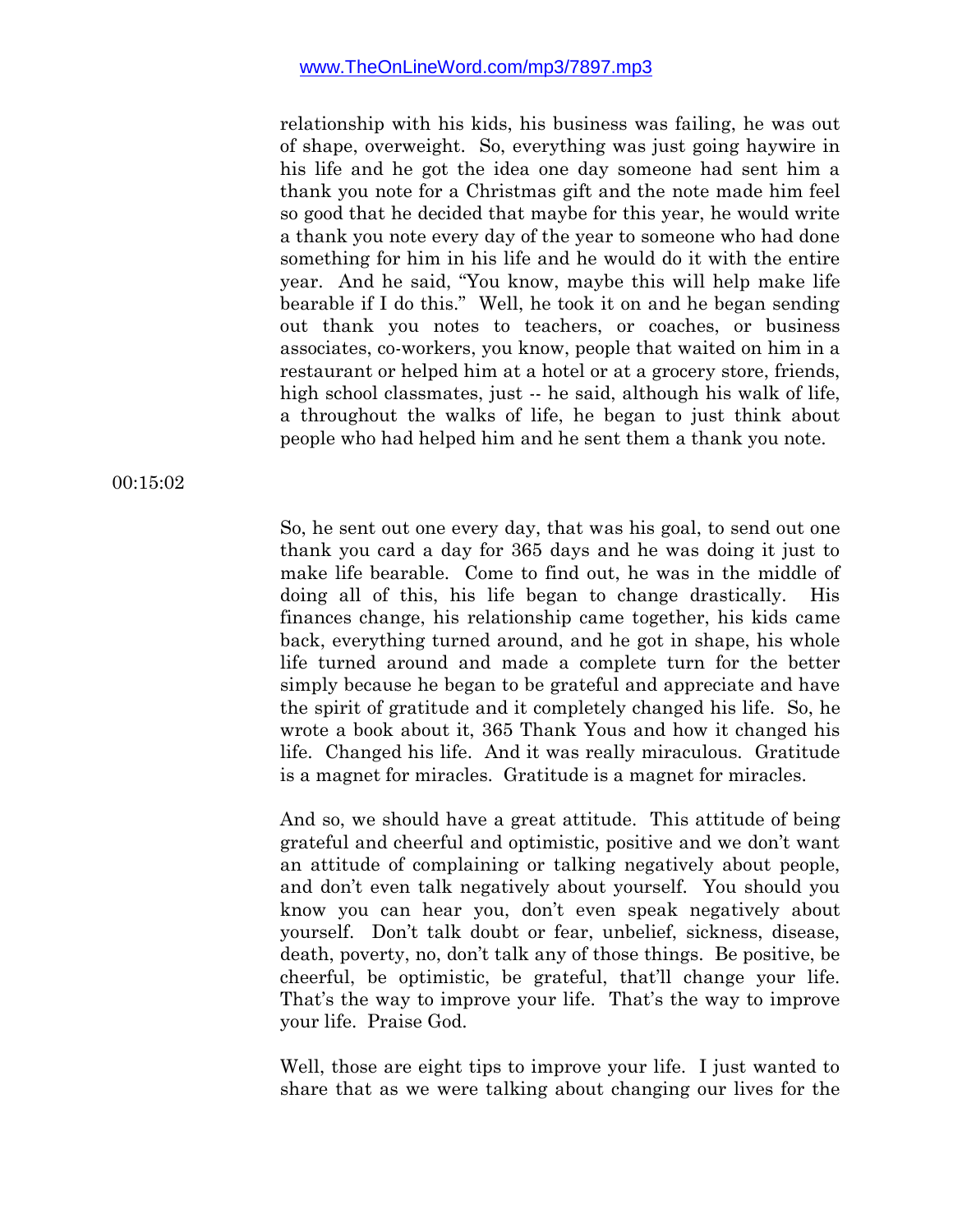better. So, I just wanted to give you eight simple tips to change your life and I'll give you one bonus one of course is the laugh a lot. One of my favorites, laugh a lot. Nicolas Chamfort, he said, "The most wasted day is that on one which one has not laughed." That's a waste of day. So, laugh a lot. Laughter gives us the ability to withstand adversity, gives us ability to bounce back, it relaxes us, makes us happy, increases our immune system and so on and so forth. So, learn to laugh a lot. Wonderful tip to improve our lives. Prais God, Amen.

Now, I'm going to close with this. I promise that I would share 12 habits of successful people. 12 habits of successful people. This was listed by Terri Foy. The number one, they visualize their successful future. They visualize their successful future. Number two, they set goals. Number three, they demonstrate confidence. Meaning, that they accept their uniqueness, not trying to be anybody else, you're trying to be who God made you. You're trying to be who God made you. They accept their uniqueness. Number four, they operate in financial wisdom. Number five, they are effective time managers. Number six, they connect with the right people. Number seven, they focus on their strength and number eight, they exercise. Number nine, they organize their space. Number 10, they are grateful, which we just talked about. Number 11, they are persistent. They work hard, work smart. And number 12, they have nonnegotiable habits. Those are just 12 habits of successful people. So, I thought I would just throw that in as a bonus, praise God.

Well, I just pray this series on Purpose, Time, Change, pray that it has impacted you and you able to glean something from it to help prove your life and better your life so that we can be of better service to others and so that we can change the world and make the world a better place. Praise God.

Those of you who are watching by television, I want you to go to brothersoftheword.com. You can listen to this series Purpose, Time and Change absolutely free of charge. You can also email it to a friend. Thank you so much for joining us today at Brothers of the Word, because brother, you need the Word.

Female: You are listening to BrothersOfTheWord.com. This was part five of the series titled, "Purpose, Time, Change" by C. Elijah Bronner. This message is number 7897. That's 7897. To listen